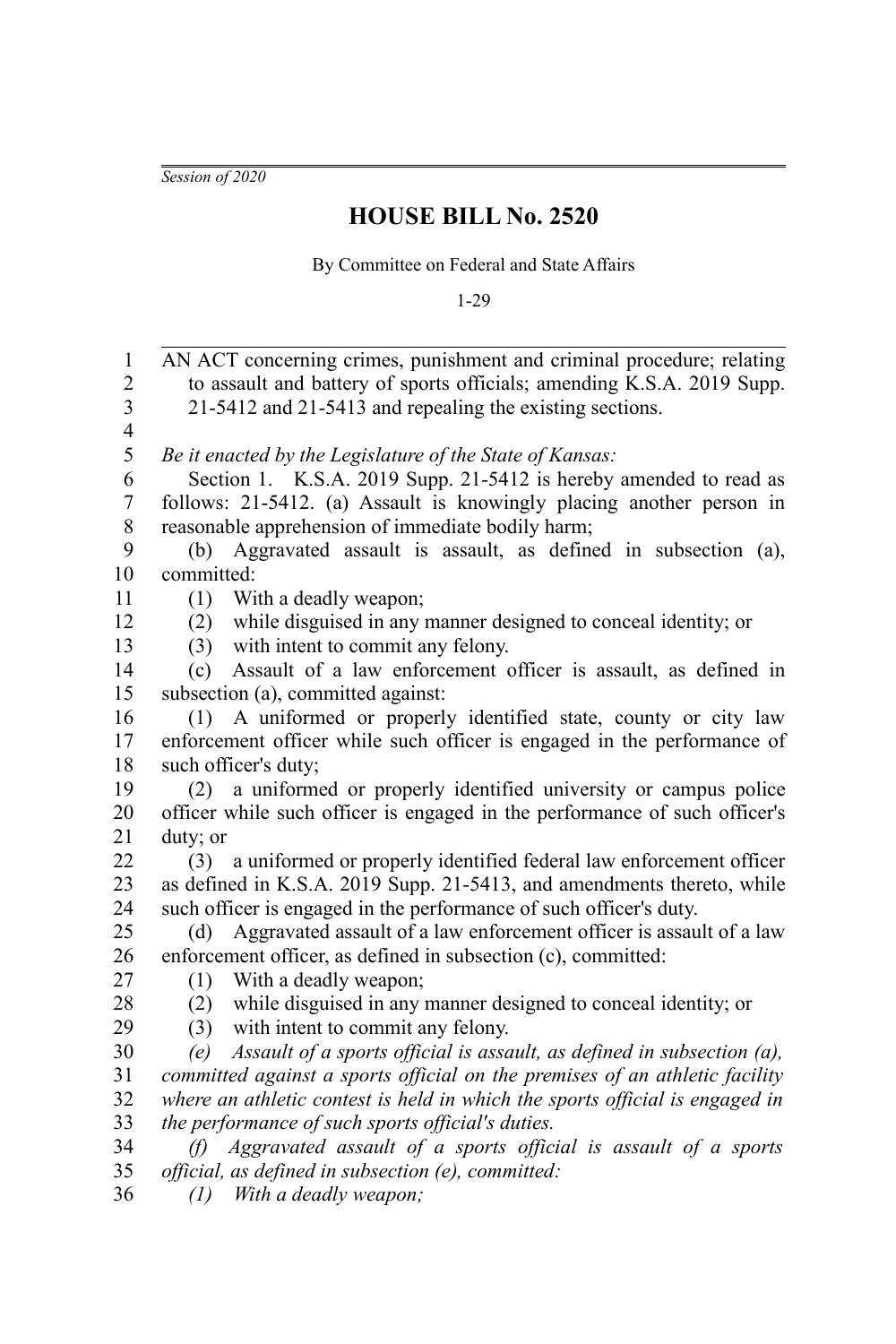*(2) while disguised in any manner designed to conceal identity; or (3) with intent to commit any felony.*  $\overline{(e)}(g)$  (1) Assault is a class C person misdemeanor. (2) Aggravated assault is a severity level 7, person felony. (3) Assault of a law enforcement officer is a class A person misdemeanor. (4) Aggravated assault of a law enforcement officer is a severity level 6, person felony. A person convicted of aggravated assault of a law enforcement officer shall be subject to the provisions of K.S.A. 2019 Supp. 21-6804 $(g)$ , and amendments thereto. *(5) Assault of a sports official is a class B person misdemeanor. (6) Aggravated assault of a sports official is a severity level 6, person felony. (h) As used in this section, "sports official" means the same as in K.S.A. 2019 Supp. 21-6507, and amendments thereto.* Sec. 2. K.S.A. 2019 Supp. 21-5413 is hereby amended to read as follows: 21-5413. (a) Battery is: (1) Knowingly or recklessly causing bodily harm to another person; or (2) knowingly causing physical contact with another person when done in a rude, insulting or angry manner. (b) Aggravated battery is: (1) (A) Knowingly causing great bodily harm to another person or disfigurement of another person; (B) knowingly causing bodily harm to another person with a deadly weapon, or in any manner whereby great bodily harm, disfigurement or death can be inflicted; or (C) knowingly causing physical contact with another person when done in a rude, insulting or angry manner with a deadly weapon, or in any manner whereby great bodily harm, disfigurement or death can be inflicted; (2) (A) recklessly causing great bodily harm to another person or disfigurement of another person; (B) recklessly causing bodily harm to another person with a deadly weapon, or in any manner whereby great bodily harm, disfigurement or death can be inflicted; or (3) (A) committing an act described in K.S.A. 8-1567, and amendments thereto, when great bodily harm to another person or disfigurement of another person results from such act; or (B) committing an act described in K.S.A. 8-1567, and amendments thereto, when bodily harm to another person results from such act under circumstances whereby great bodily harm, disfigurement or death can result from such act; or 1 2 3 4 5 6 7 8 9 10 11 12 13 14 15 16 17 18 19 20 21 22 23 24 25 26 27 28 29 30 31 32 33 34 35 36 37 38 39 40 41 42 43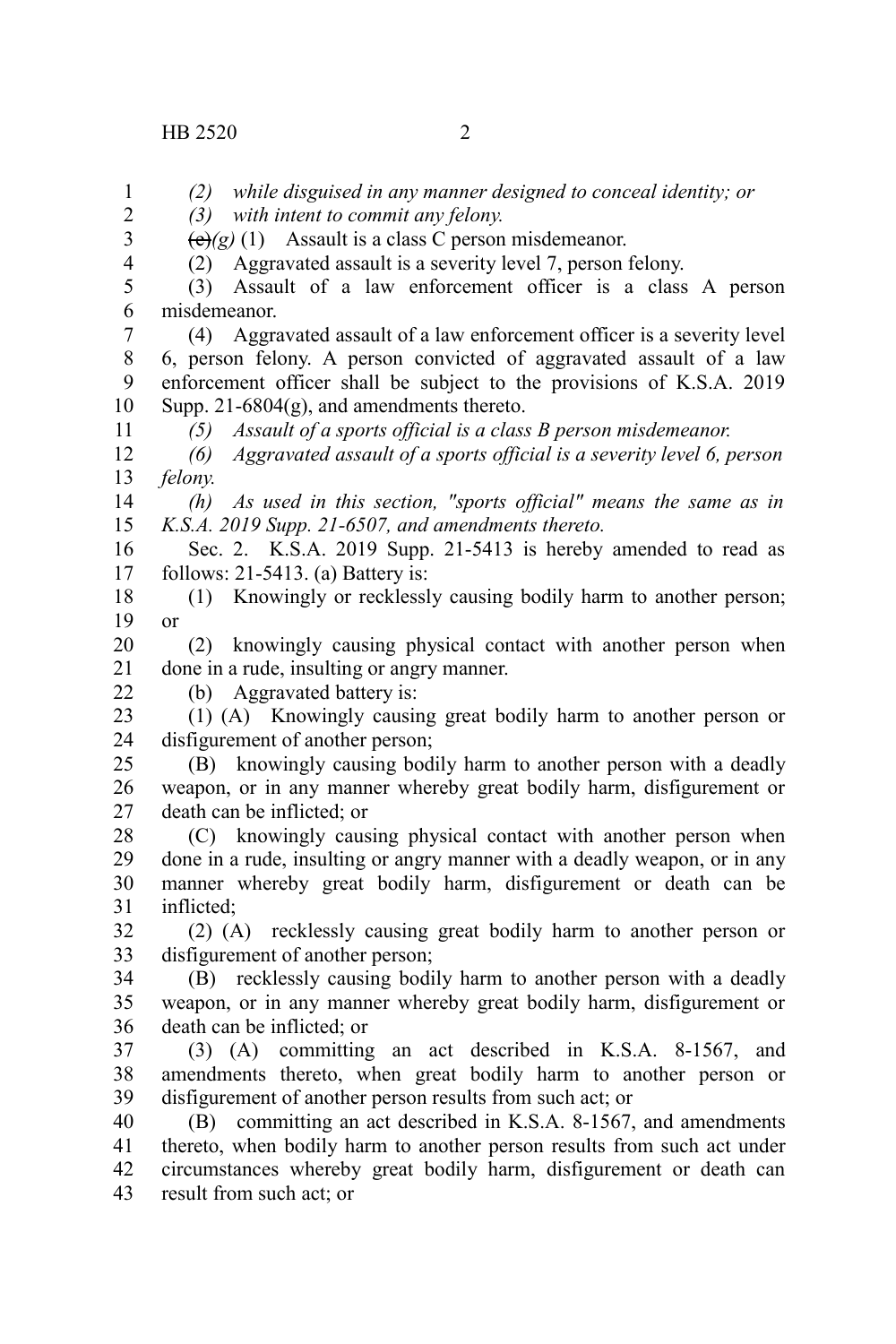(4) committing an act described in K.S.A. 8-1567, and amendments thereto, when great bodily harm to another person or disfigurement of another person results from such act while: 1 2 3

4 5

(A) In violation of any restriction imposed on such person's driving privileges pursuant to article 10 of chapter 8 of the Kansas Statutes Annotated, and amendments thereto; 6

(B) such person's driving privileges are suspended or revoked pursuant to article 10 of chapter 8 of the Kansas Statutes Annotated, and amendments thereto; or 7 8 9

(C) such person has been deemed a habitual violator as defined in K.S.A. 8-285, and amendments thereto, including at least one violation of K.S.A. 8-1567, and amendments thereto, or violating an ordinance of any city in this state, any resolution of any county in this state or any law of another state, which ordinance, resolution or law declares to be unlawful the acts prohibited by that statute. 10 11 12 13 14 15

16 17 (c) Battery against a law enforcement officer is:

(1) Battery, as defined in subsection (a)(2), committed against a:

(A) Uniformed or properly identified university or campus police officer while such officer is engaged in the performance of such officer's duty; 18 19 20

(B) uniformed or properly identified state, county or city law enforcement officer, other than a state correctional officer or employee, a city or county correctional officer or employee or a juvenile detention facility officer, or employee, while such officer is engaged in the performance of such officer's duty; 21 22 23 24 25

(C) uniformed or properly identified federal law enforcement officer while such officer is engaged in the performance of such officer's duty; 26 27

(D) judge, while such judge is engaged in the performance of such judge's duty; 28 29

(E) attorney, while such attorney is engaged in the performance of such attorney's duty; or 30 31

(F) community corrections officer or court services officer, while such officer is engaged in the performance of such officer's duty; 32 33

34

(2) battery, as defined in subsection  $(a)(1)$ , committed against a:

(A) Uniformed or properly identified university or campus police officer while such officer is engaged in the performance of such officer's duty; 35 36 37

(B) uniformed or properly identified state, county or city law enforcement officer, other than a state correctional officer or employee, a city or county correctional officer or employee or a juvenile detention facility officer, or employee, while such officer is engaged in the performance of such officer's duty; 38 39 40 41 42

(C) uniformed or properly identified federal law enforcement officer 43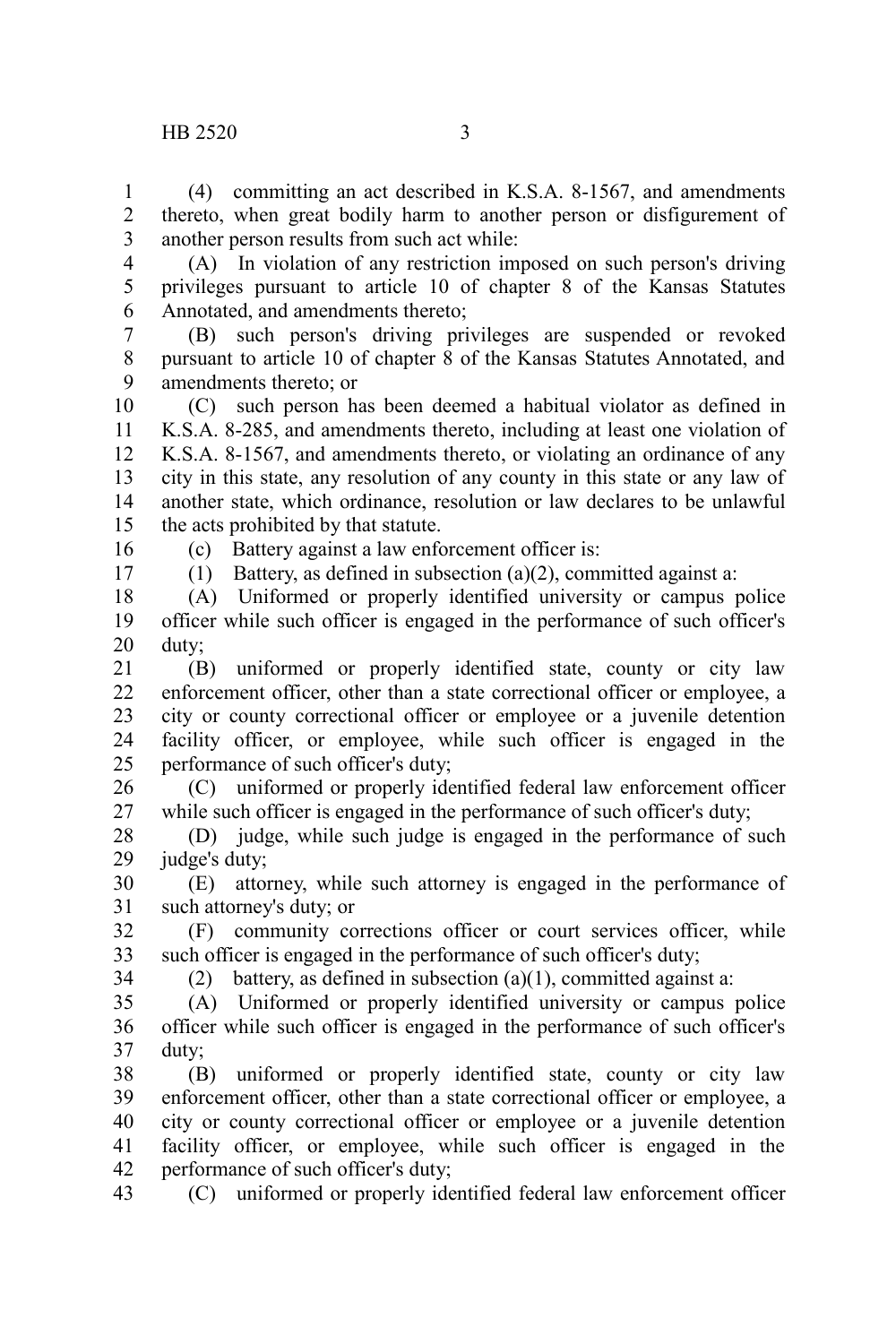while such officer is engaged in the performance of such officer's duty; 1

(D) judge, while such judge is engaged in the performance of such judge's duty; 2 3

(E) attorney, while such attorney is engaged in the performance of such attorney's duty; or 4 5

(F) community corrections officer or court services officer, while such officer is engaged in the performance of such officer's duty; or 6 7

8

 $22$ 

(3) battery, as defined in subsection (a)*,* committed against a:

(A) State correctional officer or employee by a person in custody of the secretary of corrections, while such officer or employee is engaged in the performance of such officer's or employee's duty; 9 10 11

(B) state correctional officer or employee by a person confined in such juvenile correctional facility, while such officer or employee is engaged in the performance of such officer's or employee's duty; 12 13 14

(C) juvenile detention facility officer or employee by a person confined in such juvenile detention facility, while such officer or employee is engaged in the performance of such officer's or employee's duty; or 15 16 17

(D) city or county correctional officer or employee by a person confined in a city holding facility or county jail facility, while such officer or employee is engaged in the performance of such officer's or employee's duty. 18 19 20 21

(d) Aggravated battery against a law enforcement officer is:

(1) An aggravated battery, as defined in subsection (b)(1)(A)*,* committed against a: 23 24

(A) Uniformed or properly identified state, county or city law enforcement officer while the officer is engaged in the performance of the officer's duty; 25 26 27

(B) uniformed or properly identified university or campus police officer while such officer is engaged in the performance of such officer's duty; 28 29 30

(C) uniformed or properly identified federal law enforcement officer while such officer is engaged in the performance of such officer's duty; 31 32

(D) judge, while such judge is engaged in the performance of such judge's duty; 33 34

(E) attorney, while such attorney is engaged in the performance of such attorney's duty; or 35 36

(F) community corrections officer or court services officer, while such officer is engaged in the performance of such officer's duty; 37 38

(2) an aggravated battery, as defined in subsection  $(b)(1)(B)$  or  $(b)(1)$ (C), committed against a: 39 40

(A) Uniformed or properly identified state, county or city law enforcement officer while the officer is engaged in the performance of the officer's duty; 41 42 43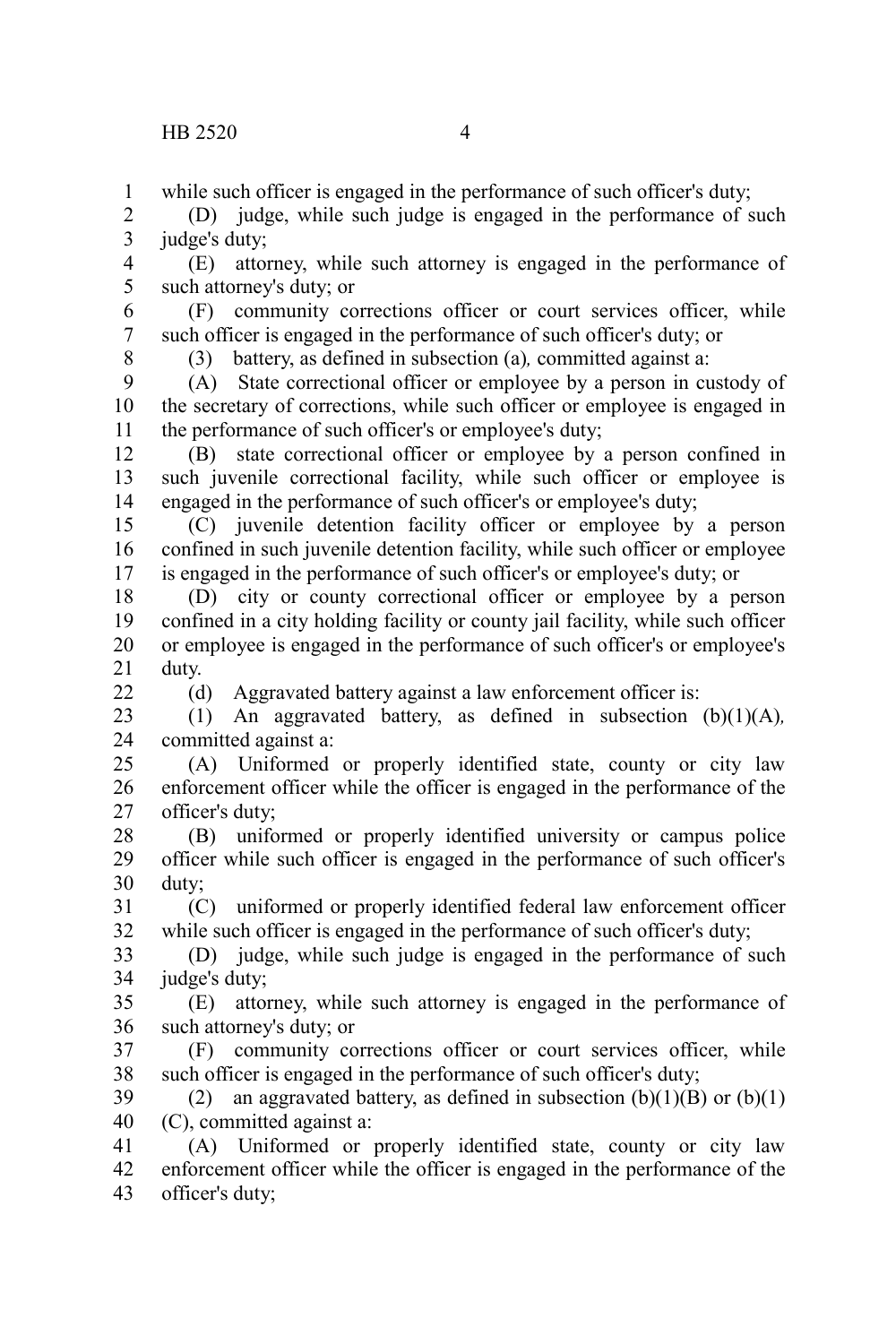(C) uniformed or properly identified federal law enforcement officer while such officer is engaged in the performance of such officer's duty; 4 5

(D) judge, while such judge is engaged in the performance of such judge's duty; 6 7

(E) attorney, while such attorney is engaged in the performance of such attorney's duty; or 8 9

(F) community corrections officer or court services officer, while such officer is engaged in the performance of such officer's duty; or 10 11

12

38

(3) knowingly causing, with a motor vehicle, bodily harm to a:

(A) Uniformed or properly identified state, county or city law enforcement officer while the officer is engaged in the performance of the officer's duty; 13 14 15

(B) uniformed or properly identified university or campus police officer while such officer is engaged in the performance of such officer's duty; or 16 17 18

(C) uniformed or properly identified federal law enforcement officer while such officer is engaged in the performance of such officer's duty. 19 20

(e) Battery against a school employee is a battery, as defined in subsection (a), committed against a school employee in or on any school property or grounds upon which is located a building or structure used by a unified school district or an accredited nonpublic school for student instruction or attendance or extracurricular activities of pupils enrolled in kindergarten or any of the grades one through 12 or at any regularly scheduled school sponsored activity or event, while such employee is engaged in the performance of such employee's duty. 21 22 23 24 25 26 27 28

(f) Battery against a mental health employee is a battery, as defined in subsection (a), committed against a mental health employee by a person in the custody of the secretary for aging and disability services, while such employee is engaged in the performance of such employee's duty. 29 30 31 32

*(g) Battery against a sports official is a battery, as defined in subsection (a), committed against a sports official on the premises of an athletic facility where an athletic contest is held in which the sports official is engaged in the performance of such sports official's duties.* 33 34 35 36 37

 $\left(\frac{g}{g}\right)(h)$  (1) Battery is a class B person misdemeanor.

(2) Aggravated battery as defined in:

(A) Subsection (b)(1)(A) or (b)(4) is a severity level 4, person felony; 39

(B) subsection  $(b)(1)(B)$  or  $(b)(1)(C)$  is a severity level 7, person felony; 40 41

(C) subsection  $(b)(2)(A)$  or  $(b)(3)(A)$  is a severity level 5, person felony; and 42 43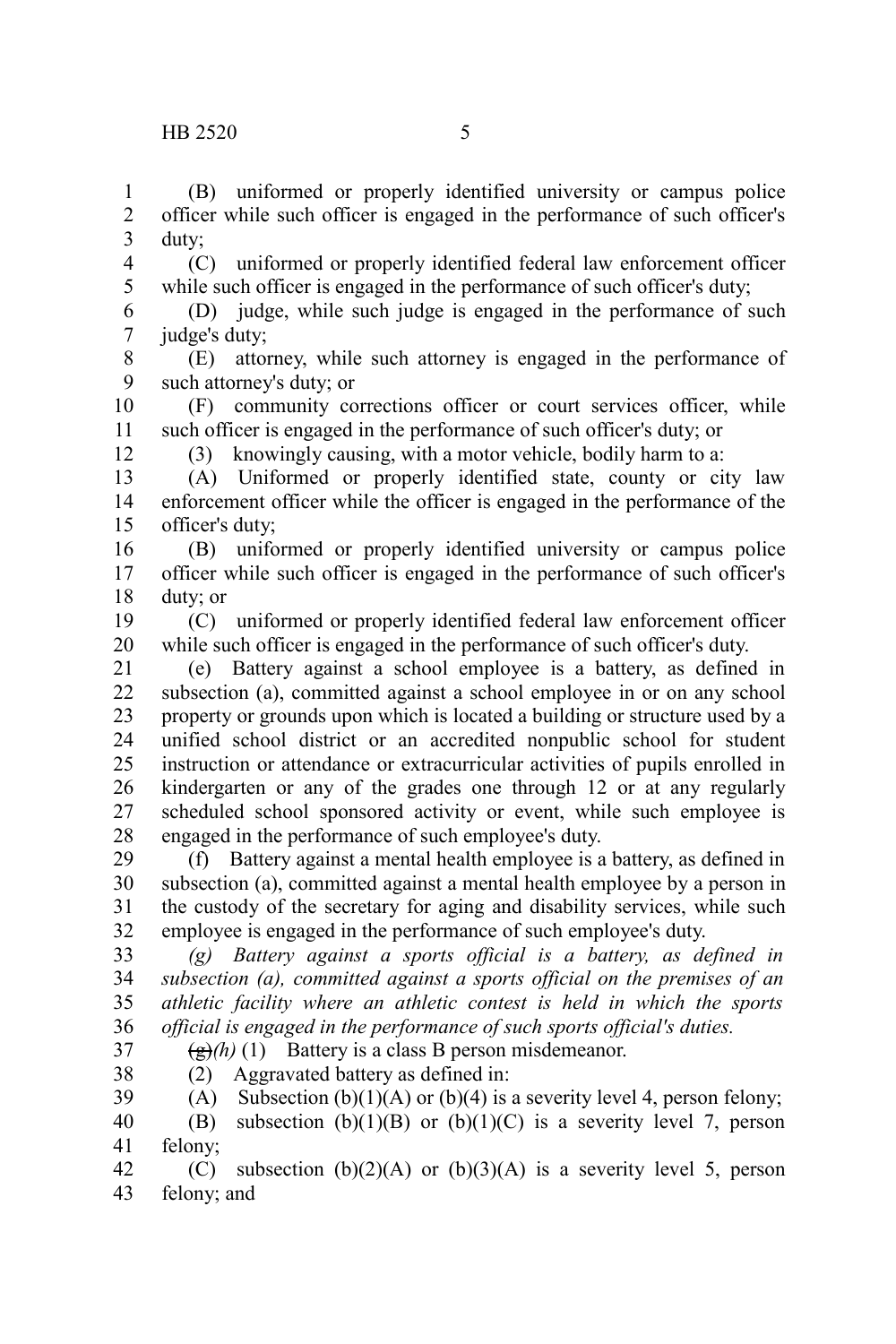(D) subsection (b)(2)(B) or (b)(3)(B) is a severity level 8, person felony. (3) Battery against a law enforcement officer as defined in: (A) Subsection  $(c)(1)$  is a class A person misdemeanor; (B) subsection  $(c)(2)$  is a severity level 7, person felony; and (C) subsection  $(c)(3)$  is a severity level 5, person felony. (4) Aggravated battery against a law enforcement officer as defined in: (A) Subsection (d)(1) or (d)(3) is a severity level 3, person felony; and (B) subsection (d)(2) is a severity level 4, person felony. (5) Battery against a school employee is a class A person misdemeanor. (6) Battery against a mental health employee is a severity level 7, person felony. *(7) Battery against a sports official is a class A person misdemeanor.* (h)*(i)* As used in this section: (1) "Correctional institution" means any institution or facility under the supervision and control of the secretary of corrections; (2) "state correctional officer or employee" means any officer or employee of the Kansas department of corrections or any independent contractor, or any employee of such contractor, whose duties include working at a correctional institution; (3) "juvenile detention facility officer or employee" means any officer or employee of a juvenile detention facility as defined in K.S.A. 2019 Supp. 38-2302, and amendments thereto; (4) "city or county correctional officer or employee" means any correctional officer or employee of the city or county or any independent contractor, or any employee of such contractor, whose duties include working at a city holding facility or county jail facility; (5) "school employee" means any employee of a unified school district or an accredited nonpublic school for student instruction or attendance or extracurricular activities of pupils enrolled in kindergarten or any of the grades one through 12; (6) "mental health employee" means: (A) An employee of the Kansas department for aging and disability services working at Larned state hospital, Osawatomie state hospital, Kansas neurological institute and Parsons state hospital and training center and the treatment staff as defined in K.S.A. 59-29a02, and amendments thereto; and (B) contractors and employees of contractors under contract to provide services to the Kansas department for aging and disability services working at any such institution or facility; (7) "judge" means a duly elected or appointed justice of the supreme 1 2 3 4 5 6 7 8 9 10 11 12 13 14 15 16 17 18 19 20 21 22 23 24 25 26 27 28 29 30 31 32 33 34 35 36 37 38 39 40 41 42 43